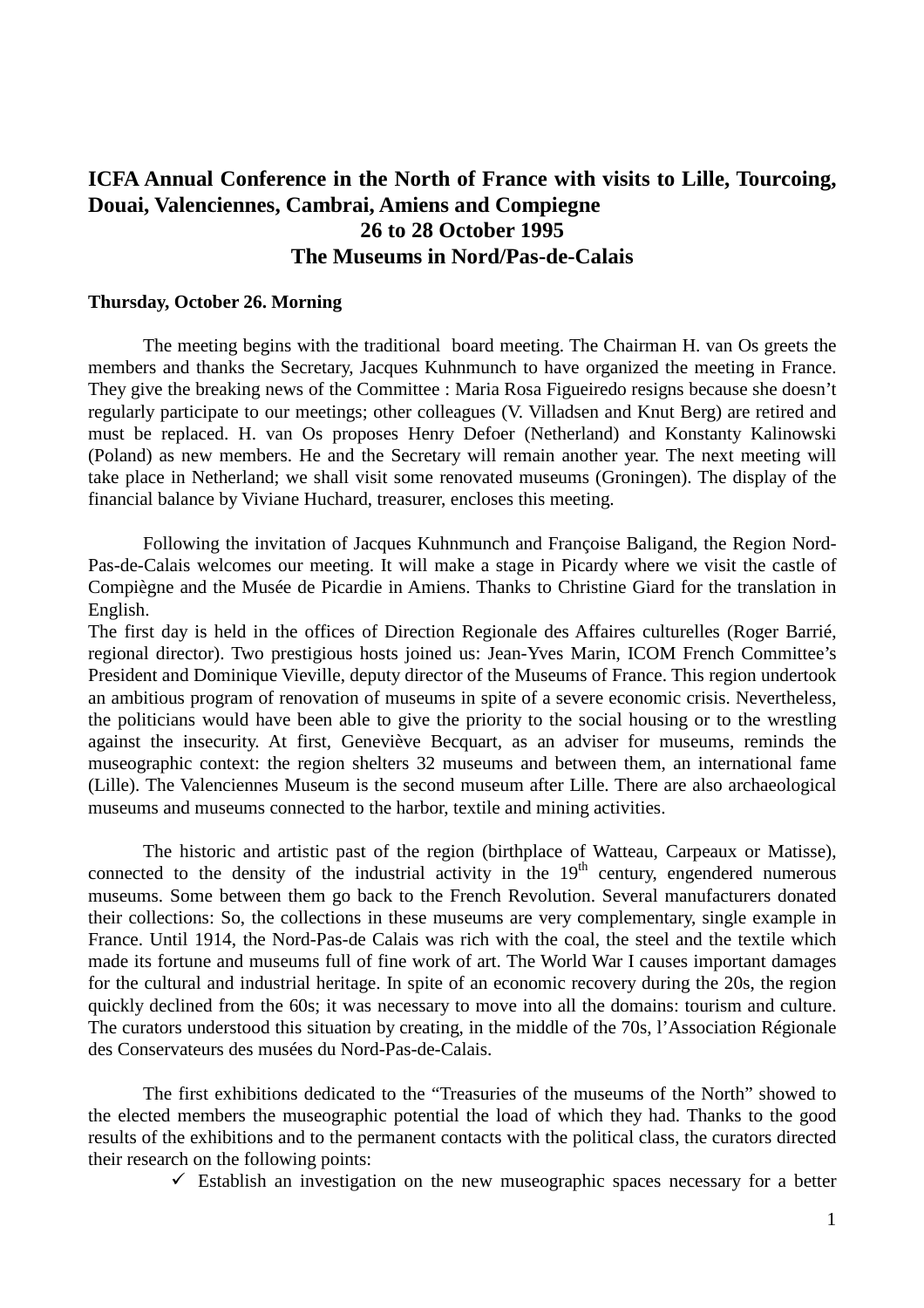functioning of the museums;

- $\checkmark$  put the museums in networks;
- $\checkmark$  draft a contract between the State and the Region intended to prepare their modernization and the extension.

The political class becomes aware of the cultural, educational and tourist role of museums and generally the cultural environment, able to attract numerous visitors and new business managers. The  $10<sup>th</sup>$  contract in its chapter "Training-Research and culture" programs the renovation of Cambrai, Douai, Tourcoing, Lille, Valenciennes and Calais museums The Town Councils can give the benefit of subsidies from State, from the Region and from the Department; the curators have to establish a scientific and museographic program: new works to be restored, to be exposed; program of temporary exhibitions, actions for the school public and adult without forgetting the commercial spaces and of reception.

In the year 2000, all the 32 public museums supervised by the Direction des Musées de France will be renovated, partially or altogether. This Region and the Culture Ministry will have given several billion francs so that the museums rise at an international level. The cultural tourism, in a region very near to England, Germany, Belgium or Netherland, can take advantage of it.

#### **Thursday, October 26th. Afternoon**

After the theory, the practice. The organizers planned the visit of four museums opened again in 94-95: Tourcoing, Douai, Valenciennes and Cambrai. To this program is added the visit of the construction site of the Lille Fine arts Museum.

In the morning, as the Director, Arnauld Brejon de Lavergnée showed the plans and the main lines of this renovation. Built in the end of the 19th century, the museum will be restored in its home state, while being enlarged of  $7000m^2$ . So, the collections of sculptures, the works of the Middle Age and the Renaissance will be able to be exhibited. The renovation of the museum bases on three principles: the welcoming of visitors, the information and the development of collections. An ambitious program of acquisitions and temporary exhibitions is planned after the reopening. Let us remind that this museum has some major works as the *Feast of Herod* by Donatello, the *Young and the old women* by Goya, *Bélisaire* by David.

The second visit of the day was dedicated to the Museum of the Fine arts of Tourcoing. In spite of economic problems, the city decided to renovate his museum: For lack of important collections, her director found a just balance between the confrontation of the contemporary art and the old painting.

### **Friday, October 27th**.

This day was dedicated in museums situated in the Nord Mining Basin. Coal mines and their coal tips modeled the landscape of this part of the North of France. Two museums were for the program, Douai and Valenciennes.

### **Douai, Musée de la Chartreuse**

City in the rich artistic past, Douai possessed of remarkable buildings of whom the Chartreuse, built in the end of the 16th century, today transformed into museum. The monks built a chapel, at present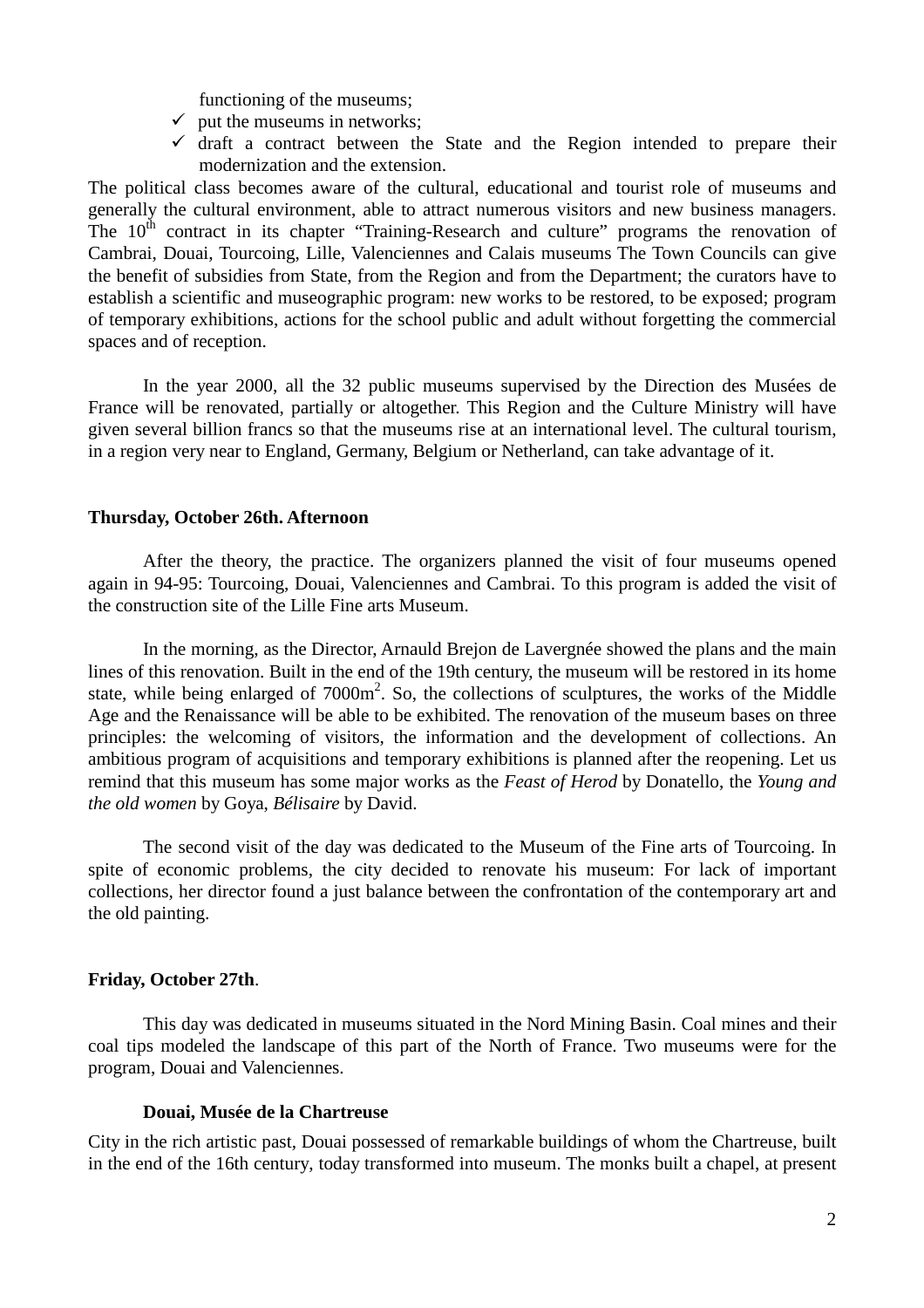in the course of restoration; It will shelter the collections of sculptures and the objects of the Middle Age.



Musée de la Chartreuse

Built by Jacques d'Abancourt in brick and stone in the Renaissance style, on the site of the house of the "Colombier", the hôtel d'Abancourt (1559) with its round tower was extended in 1608 by Jean de Montmorency, who added a square building in the same style with a square tower. In 1623 it was acquired by the Premonstratensians of Furnes. It finally saw itself become a home for Carthusian monks in the middle of the 17th century, via the construction of a chapter house and a small cloister (1663), a refectory (1687), the prior's lodgings (1690) and finally - after a large cloister and cells which were demolished in the 19th century - a chapel in the Jesuit style (not restored yet). On the French Revolution the building was turned over to military use and it was later damaged by bombing in 1944. It was bought by the city in 1951 and from 1958 was used to replace the buildings housing the city's Musée des Beaux-Arts, which had been destroyed in the Second World War at the same time as the neighbouring boys' lyceum.

The current museum complex includes several 16th, 17th and 18th century buildings. To its left is the hôtel d'Abancourt-Montmorency, built between 1559 and 1608 in the Flemish Renaissance style. Built in the classical style at the start of the 18th century, the complex's church is made up of a vast nave and five side chapels. Each was able to admire the major works presented by Françoise Baligand: the *Marchiennes Polyptych* by Jan van Scorel, the *Flagellation* by Ludovico Carracci, the *Child with dove* by Chardin…..

### **Valenciennes, Musée des Beaux-Arts**

Built at the turn of the century, the Valenciennes museum belongs to a generation of Fine Arts museums erected in the Third Republic, with their wide open spaces and monumental proportions to display their prestigious collections to their best advantage. This collection ranges from Gallo-Roman archeology to the 20th century, with some fine 17th century Flemish paintings and monumental 19th century sculptures. After undergoing three years of refurbishment work by Jacques Kuhnmunch, Chief Curator and the Architect Christian Germanaz, the museum has doubled its surface area (4 400 m²) and now offers visitors all the amenities of a modern museum, including a conference room, book shop and museum shop, classrooms, etc.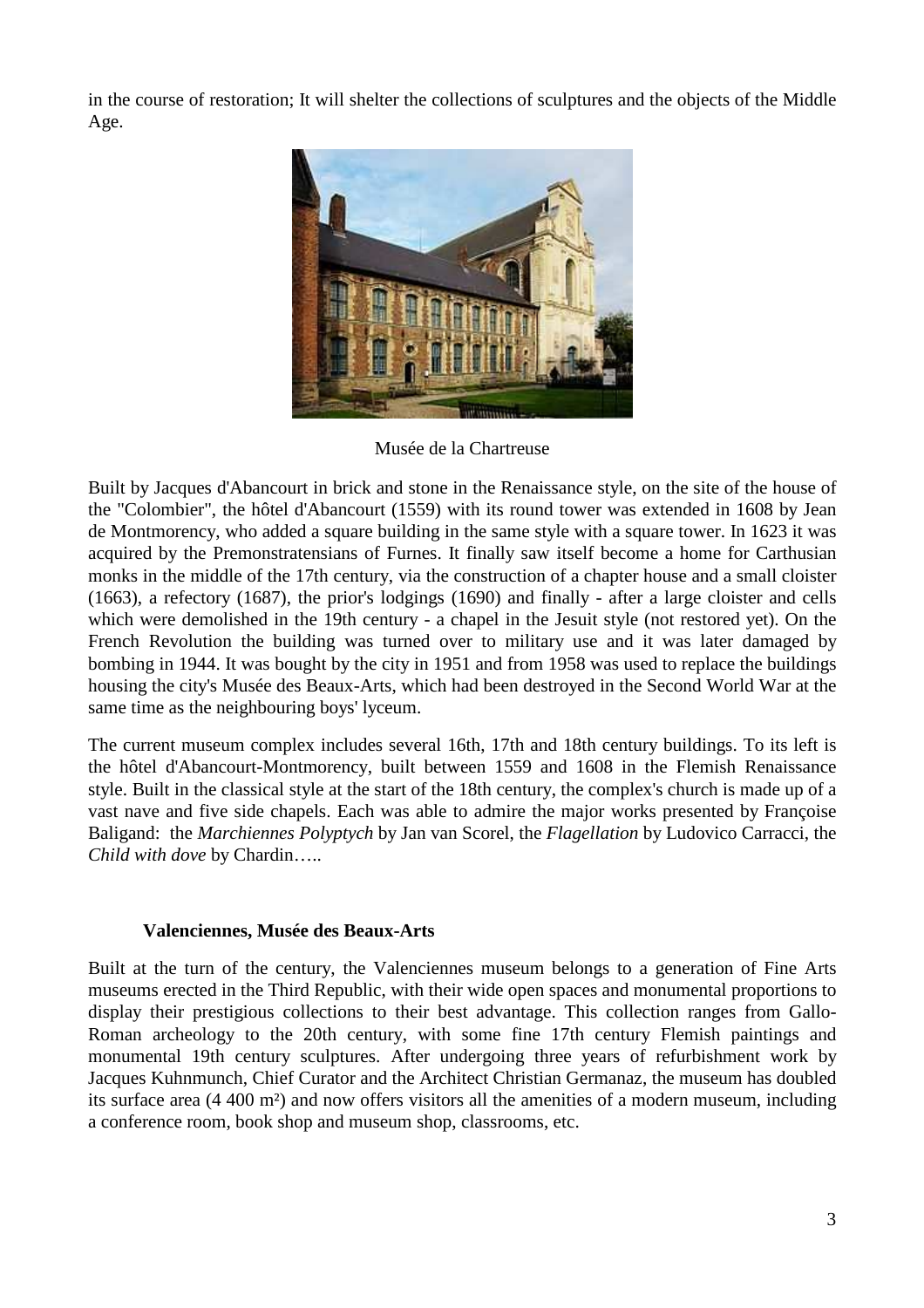

PP Rubens*, St Stephan Martyrdom* 

This exceptional collection of Flemish paintings includes work by Jérôme Bosch, Bruegel, Rubens, Jordaens and Van Dyck. It presents work by the old Flemish masters from mannerism to the followers of Rubens. The development of their work is well illustrated here, from the imposing religious paintings, magnificently exhibited in the Rubens room, to the different genres, landscapes, still lives and portraits.

Valenciennes is the birthplace of many renowned artists, of whom Watteau is the most famous. The museum displays work by Pater, Boucher, Hubert, Watteau de Lille, etc... who were all influenced by this emblematic figure.



Sculpture garden : Works by Carpeaux

Sculptures are to be found in the entire museum's rooms, but it is in the heart of the building, in the Place Carpeaux, that the discipline has pride of place. Another native of Valenciennes, Carpeaux is magnificently presented in a vast indoor sculpture garden: *Ugolin*, the *Triumph of Flora* and numerous busts are part of an exceptional holding, with sketches, drawings and paintings that reflect the multiple facets of this inspired genius. Alongside the work of Carpeaux is that of his contemporaries: Lemaire, Crauk, Hiolle, Chapu, Degas, etc...

# **Musée de Cambrai**

The last stage of this trip drives us in Cambrai. The civil and religious architecture of the 17th and 18th centuries deserves a visit. The Fine arts Museum is fitted out in a seigniorial hotel built by 1720. For a long time neglected, the museum was deeply modified by her curator, Françoise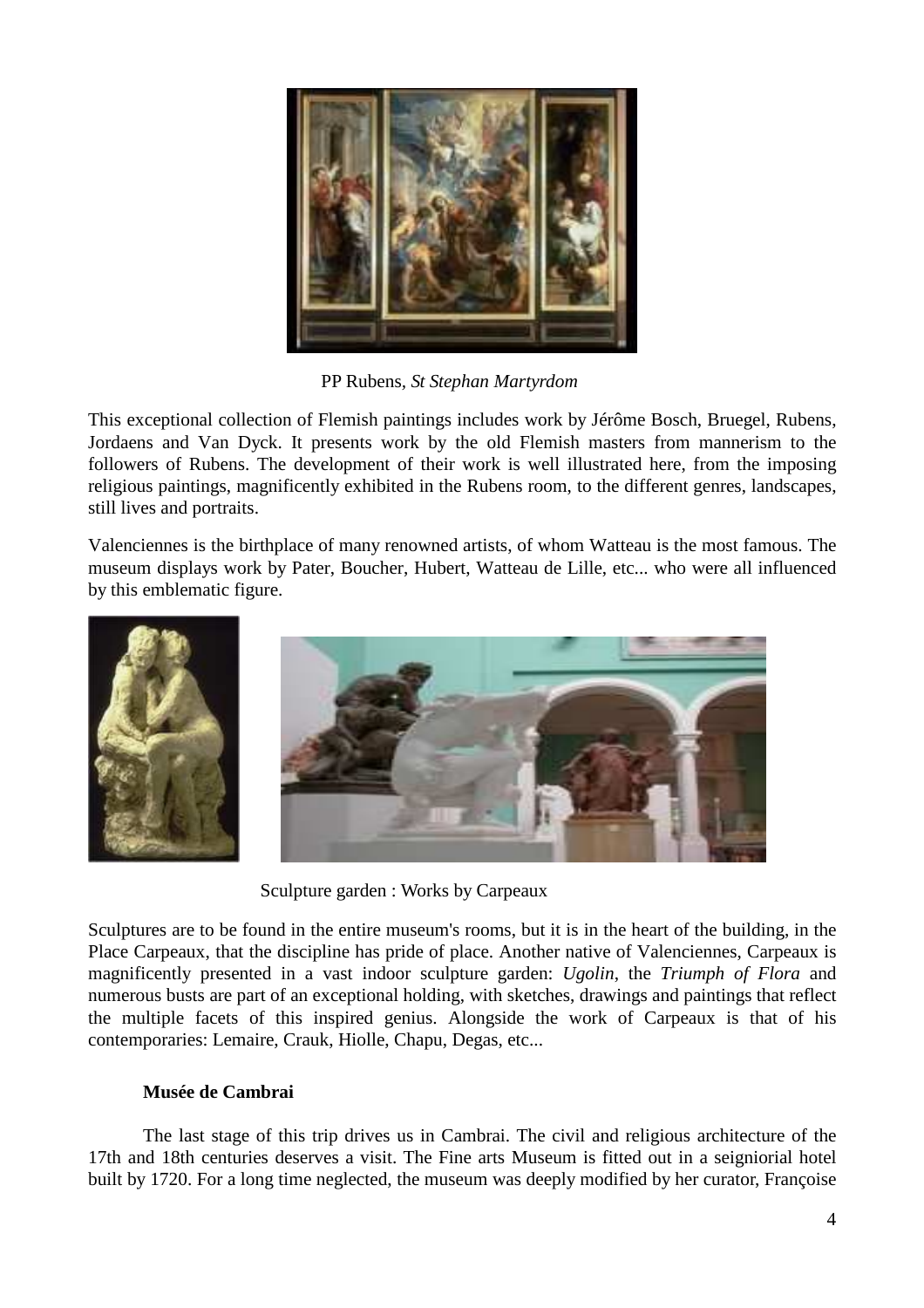Magny. In two years of works, the architects, Jean-François Bodin and Thierry Germe, imagined a contemporary neighboring wing to increase the exhibition space. The difficulty was to articulate the former and modern elements. Staircases going to the rooms of archaeology are narrow; however the major components of this collection are presented well. These are the reliefs decorating the religious buildings of Cambrai in Middle-Age and in 16th century. The cathedral "marvel of the Netherlands" is not more known than by some sculptures in alabaster recently restored. The former part of the Museum shelters 17 century Flemish paintings as 18th and 19th centuries French paintings. Some deposits from Centre Pompidou complete the collections.



Musée de Cambrai

The purpose of this program was to visit the museums the renovation of which is in class, is finished in 94-95; He allowed to show the diverse museographic choices depending on the constraints of buildings. Whatever is the museum, nothing would have been able to be realized without a strong political will.

### **Saturday, October 28th**

### **The Picardy Day**

Two museums were for the program of this day, the Musée de Picardie in Amiens and the Musée national du Château de Compiègne. Christine Debrie presented the museums of this region. Contrary to their neighbors of the North of France, museums in Picardy do not have the same homogeneity in their collections: The Beauvais museum specializes in the Art Nouveau and the Decorative Art; Amiens is a museum with encyclopedic character. Everybody knows Chantilly and his fabulous wealth (Clouet, Raphaël, Poussin).

### **Musée de Picardie**

In Amiens, we are welcomed by Viviane Huchard, former of the Museum and by Françoise Lernout, Curator. Built between1855 and 1867, the Musée de Picardie was imagined as a museum, a palace and a monument to the glory of Picardy. It is one of the best examples of the museum architecture of the 19th century, decorated by Puvis de Chavannes between 1824 and 1898. In the absence of political will, this museum remained for a long time neglected. A gigantic work was realized by the curators who followed one another between 1988 and 1994, Dominique Viéville and Viviane Huchard to work in the renovation of the building. Let us call remind that this museum has some works of the first importance : Chardin, Boucher, Corot, Dubuffet.....